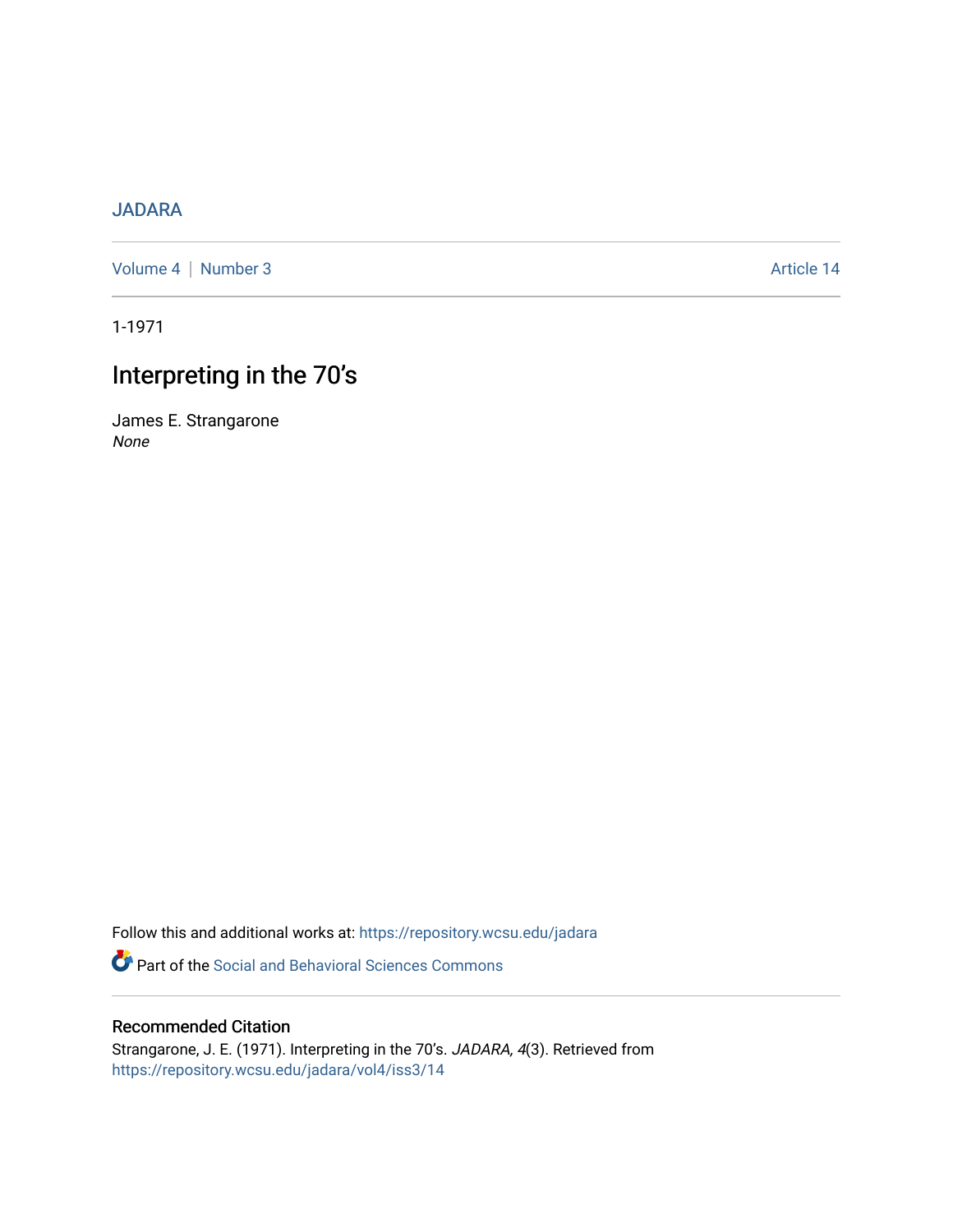## INTERPRETING IN THE 70's

#### JAMES E. STANGARONE

It is a pleasure to be able to be here today to discuss with you what I feel will be the interpreting needs of the 70's. When Mr. Woodrick asked me to present a lead paper and chair the section on interpreting, I was quite hesitant because I did not know if the PRWAD would be receptive to my ideas and feelings. After giving it considerable thought, I decided that little had been written about interpreting and the experience that I've had at NTID should be of help in discussing the future needs of the deaf.

What exactly will the deaf need in the way of interpreting during the 70's? It is my feeling that, as places like NTID, Seattle Community College, Delgado College and St. Paul Technical Vocational Institute train more and more deaf students in a variety of jobs, many of these students will need help from interpreters while on these jobs. If any industry hires a large number of deaf people, there is justification for that industry to hire either an in terpreter or a person who could work at the industry in a particular job and provide interpreting when necessary. If a particular place of employment had a person on their staff who could do in terpreting, this would relieve a lot of the frustrations of com munication between the deaf and the hearing. It is not always possible for an employer to take the time to write down what he wants the deaf employee to know. An interpreter can provide communication more quickly and with less confusion. I don't think that the deaf person has to depend heavily on an interpreter. However, if an interpreter is available, it can certainly make the situation more meaningful.

The legal setting is also beginning to demand a great deal of attention from interpreters. During my two years at NTID, I have

ė,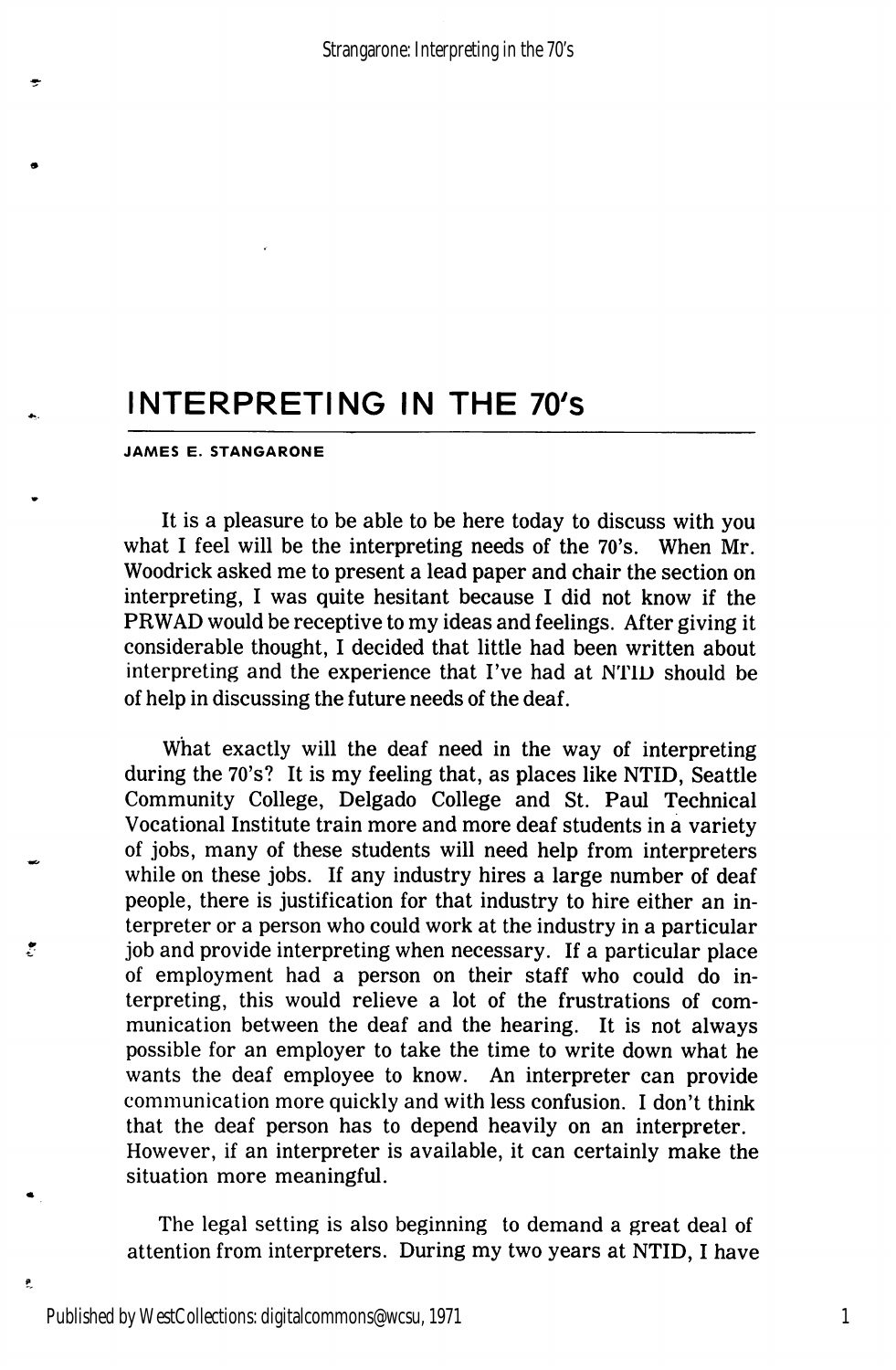#### 92 INTERPRETING IN THE SEVENTIES

found it necessary to provide interpreters in many situations for judges and lawyers in the city of Rochester. It has been most dif ficult to provide this service when our own interpreters have their regular schedules to follow. However, we also feel that it is im portant to provide this service to the community when needed. We have also provided interpreters who will be in the areas of em ployment, medical situations, legal situations and classroom .situations. This has been my experience here in Rochester.

What can be done to provide enough interpreting for the deaf during the 70's? I think that training programs need to be established in various areas of the country to train interpreters in the areas of greatest need. I think we have to begin looking at places where interpreters are now hired as full-time employees. These jobs will continue to increase as more and more deaf people obtain training in various occupations that have never been open to the deaf before. One area where I see a definite need to train in terpreters is in the classroom situation. If people know that jobs are available for classroom interpreters there should he no difficulty in finding people to train in this area. While at the Registry of In terpreters for the Deaf Convention recently, I learned from Mr. A1 Pimentel that Gallaudet College would probably provide programs to train personnel to train interpreters in various settings. Since Gallaudet will take responsibility for training personnel to train interpreters, I think it is time for us to begin giving serious con sideration to where we will set up training centers throughout the country.

The training of interpreters in legal settings would require close contact with law schools, lawyers, judges, policemen, etc. Training interpreters in the educational situation would require close contact with deaf students in an integrated environment with hearing students. I don't think that we can justify opening too many centers to train interpreters. I would suggest that three areas of the country should take responsibility for preparing interpreters. Locations in the East, Midwest and Western parts of the United States should be kept in mind when selecting centers.

What would be involved in training interpreters? I feel that training programs should be flexible enough to permit interpreters to receive short-term training and long-term training. Certificates,

2

↘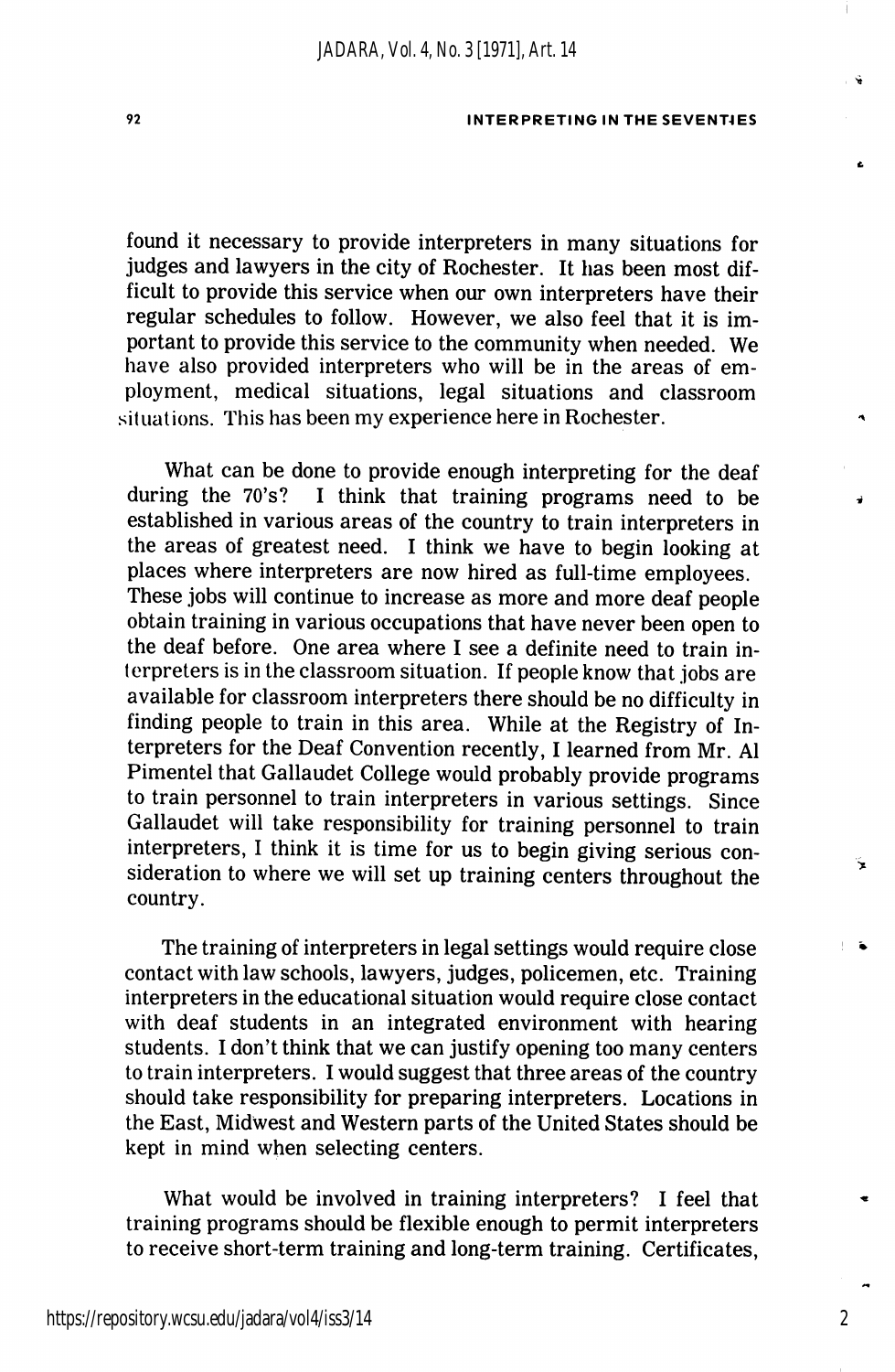#### INTERPRETING IN THE SEVENTIES 6 23

diplomas or degrees could be awarded in interpreting. At this point in time, I am not thoroughly convinced that a four-year bachelors degree program would be necessary to train interpreters. I might suggest that an AAS degree in Interpreting might be good to keep in mind when setting up programs.

People who are training to become interpreters in the medical setting should have practicum in areas where there are large concentrations of deaf people who would use hospitals, clinics, of fices, etc. This then means that training centers should be located in large cities.

Training interpreters in the classroom setting would mean that interpreters should be able to practice interpreting in classrooms where you have the deaf and hearing integrated. These people that receive training in the classroom setting should also receive practice by interpreting in adult education programs for the deaf. Requiring training for interpreters will help to make the area of interpreting a more professional one.

I must go back briefly to why I decided to discuss interpreting in the 70's. At first it was difficult for me to see what the deaf would need in the way of interpreting during the 70's. I must admit that one of our NTID students gave me the fuel that I needed to discuss with you the future interpreting needs of the deaf. This particular student came into my office one morning to ask me if it would be possible for an interpreter from NTID to be with him when he first went out on his job. He felt that an interpreter would be most helpful during the orientation to this new job. This young man had received most of his educational training in an oral environment. He is an average speechreader, and has poor speech. I can see that he will have difficulty in communicating with those people around him until they become accustomed to his speech. The fact remains that it is essential for this student to receive all of the necesssary in struction in the beginning days of a new job. He will be one of our first students to complete a program at NTID. I am sure that the only possible way an interpreter can be provided for him would be through his Department of Vocational Rehabilitation. This same student told me that he would be interested in taking college courses during the evening while he is on his new job. He wanted to know if interpreters would be available to him. All I could answer was that

ż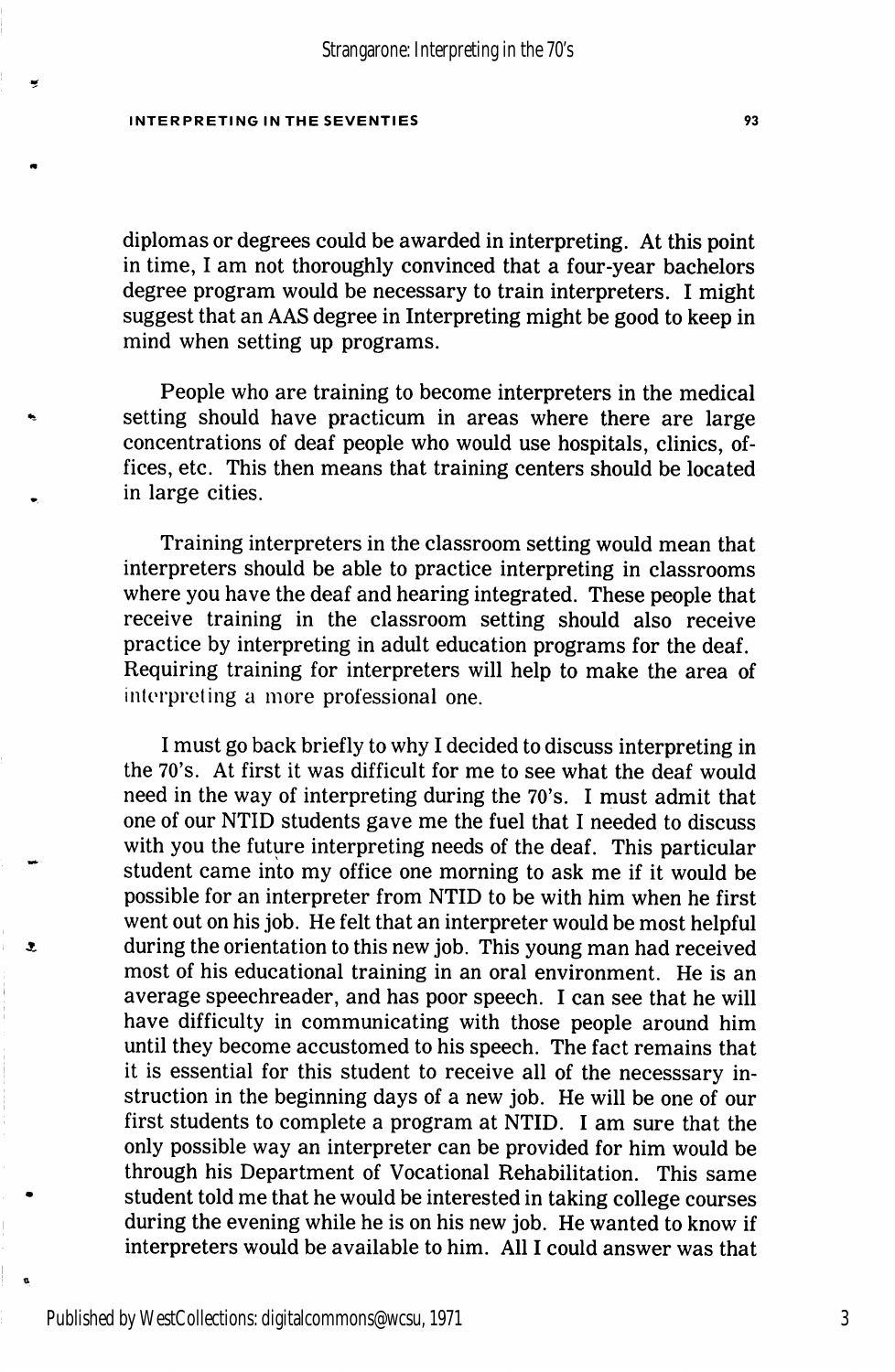#### 84 INTERPRETING IN THE SEVENTIES

it depended on the particular area of the country in which he worked and lived. Here is an example of a young man who feels that he will need an interpreter during the beginning days of his new job, as well as a need while pursuing further education in his community. You must remember that this is not adult education, but continuing education that could possibly lead to another degree.

Because of the lack of interpreters in the classroom setting, we at NTID have found it necessary to begin training our own in terpreters. During the summer of 1969, we began our first program to train student interpreters in the classroom setting. We had six hearing RIT students with us for an entire summer. Some of these students knew some fingerspelling and some language of signs. However, for the most part, we had to give them training from the very beginning. These students lived in the dormitories with the deaf students and were able to communicate with them at all times, using fingerspelling and the language of signs. Within their training, they not only learned how to communicate with the deaf, but learned the problems of the deaf. After an entire summer of training, we were able to utilize the services of these students as interpreters in the classroom situation as well as any activities that might occur outside of their classroom time. I have observed most of these student interpreters in in various classrooms throughout RIT and feel that they do a good job in interpreting classroom lectures. With our first group of student interpreters, I have felt that our weakest area in training has been in reverse interpreting. I am sure that many people will feel that this is their area of greatest weakness, too. The greatest advantage of training these RIT hearing students is that they have the subject background that most interpreters do not have. These young people have the vocabulary that enable them to interpret more efficiently and effectively. When 1 schedule these interpreters to interpret in the various classrooms at RIT, I try to keep them in their major areas.

During the past summer, we had 17 RIT hearing students in our second Student Interpreter Program. These students majored in areas such as Printing, Photography, Chemistry, Business, Art, etc. Many of these students did not know how to sign and fingerspell before they began the summer Workshop. We began teaching the signs and fingerspelling from the very basic course. It is interesting to note how quickly these students learned to communicate with the

4